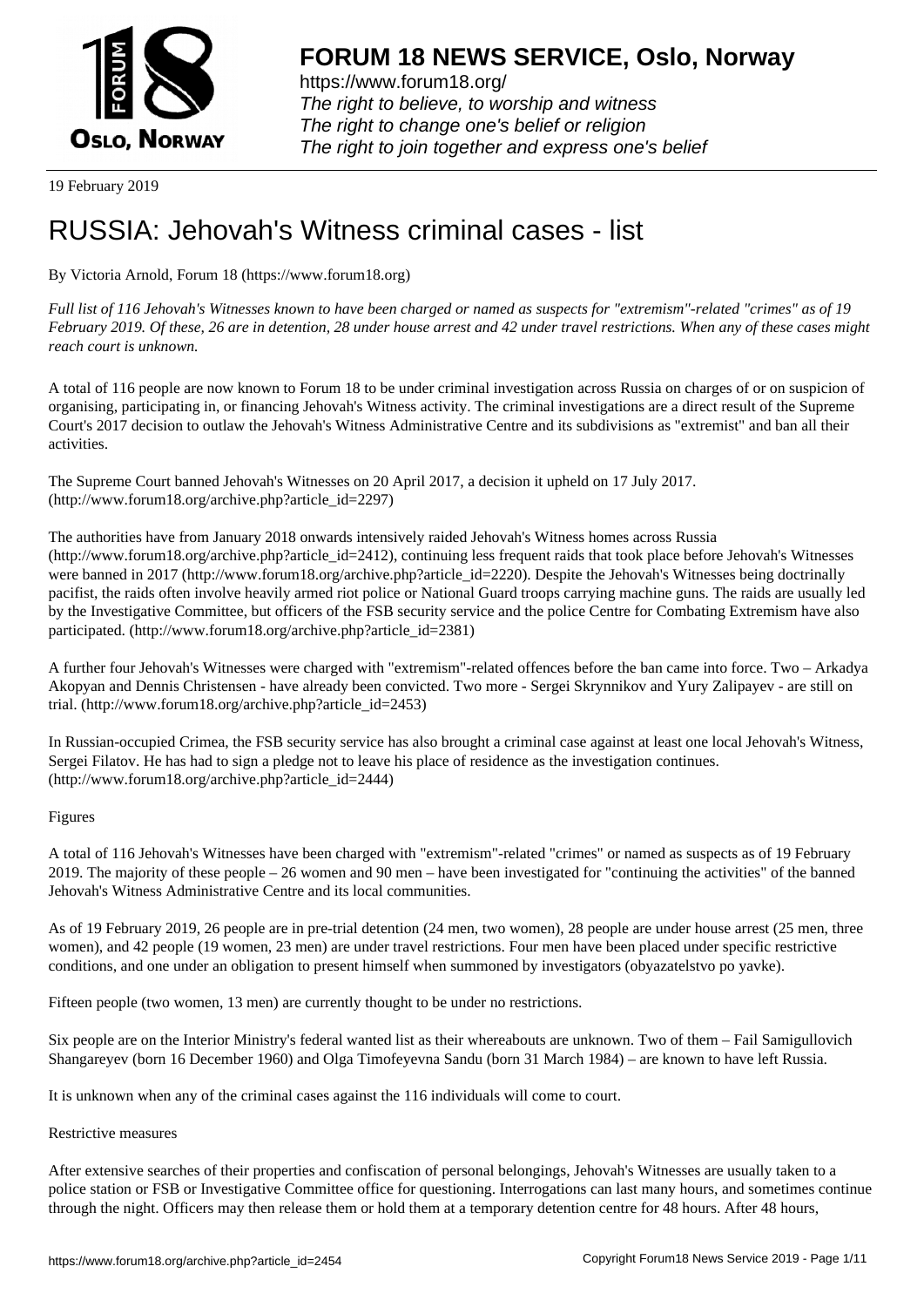Travel restrictions may be applied indefinitely, but investigators must renew them every two weeks – when summoned, a suspect or accused person must attend the relevant state agency to sign another undertaking not to leave the town or district.

A judge may place an individual under house arrest for an initial period of two months, towards the end of which investigators must go back to court to seek an extension. Under house arrest, a person may not leave his or her home (unless under special dispensation to go to hospital or, in some cases, to work), receive visitors, send or receive post, use the telephone, or use the internet.

A judge may place an individual in pre-trial detention also for an initial period of two months, towards the end of which investigators must go back to court to seek an extension.

Individuals may appeal to a higher court to have these restrictive measures lifted or reduced. A new law signed by President Vladimir Putin on 3 July 2018 stipulates that one day in pre-trial detention now counts as one and half days in a labour camp ("correctional colony") after sentencing. This will be applied retroactively. Previously, jail sentences were reduced by exactly the length of time a person had served in pre-trial detention.

Investigators have opened cases against these Jehovah's Witnesses under Criminal Code Article 282.2, Part 1 ("Organisation of the activities of a banned extremist organisation") or Part 2 ("Participation in the activities of a banned extremist organisation"), and in a few instances under Criminal Code Article 282.3 Part 1 ("Financing of extremist activity"). If convicted, they could receive lengthy prison sentences or heavy fines.

==================================================

Full list of 120 under criminal investigation, sentenced or on trial

Name, date of birth – date of initial arrest; date of decision to put in detention/under house arrest/under travel restrictions; charged/suspect under Criminal Code Article; whether or not on Rosfinmonitoring "List of Terrorists and Extremists"

==================================================

- Convicted

Kabardino-Balkariya – Prokhladny

house arrest or pre-trial determines arrest or pre-trial determines are pre-trial determines and determines are

1) Arkadya Akopovich Akopyan, born 28 May 1948 – put under travel restrictions on 3 May 2017; convicted under Article 282 Part 1 on 27 December 2018 and appeal hearing due on 1 March 2019; not on Rosfinmonitoring List

Oryol

2) Dennis Ole Christensen, Danish citizen, born 18 December 1972 – arrested on 25 May 2017; detained on 26 May 2017; convicted on 6 February 2019 under Article 282.2, Part 1 and will remain in detention until appeal is over; added to Rosfinmonitoring List on 27 March 2018

==================================================

- On trial

Oryol

1) Sergei Vladimirovich Skrynnikov, born 30 October 1962 – arrested 25 May 2017 but not detained beyond 48 hours; put under travel restrictions on 13 March 2018; charged under Article 282.2, Part 2; added to Rosfinmonitoring List on 27 March 2018

Kabardino-Balkariya – Maysky

2) Yury Viktorovich Zalipayev, born 8 October 1962 – case opened in August 2017; put under travel restrictions on 24 April 2018; charged under Article 280 Part 1 and Article 282 Part 1 but latter charge dropped on 22 January 2019; currently on trial; not on Rosfinmonitoring List

==================================================

- Pre-trial Detention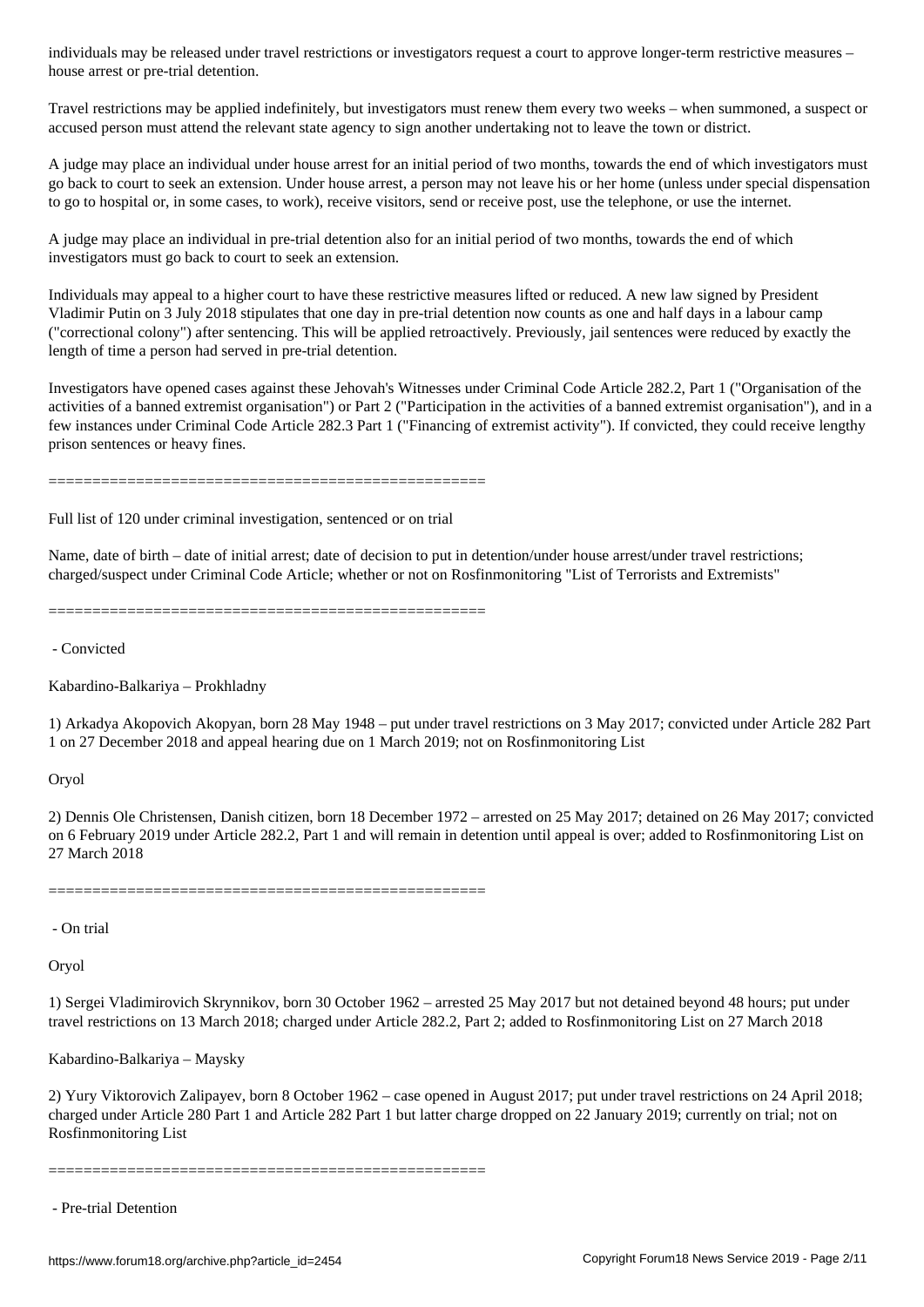1) Yevgeny Andreyevich Spirin, born 24 February 1986 – arrested on 27 January 2019; detained on 28 January 2019 until 21 March 2019; charged under Article 282.2, Part 1; not on Rosfinmonitoring List

#### Kemerovo

2) Sergey Alekseyevich Britvin, born 18 August 1965 – arrested on 22 July 2018; detained on 24 July 2018; suspect under Article 282.2, Part 2; added to Rosfinmonitoring List on 22 November 2018

3) Vadim Anatolyevich Levchuk, born 6 February 1972 – arrested on 22 July 2018; detained on 24 July 2018; suspect under Article 282.2, Part 2; added to Rosfinmonitoring List on 22 November 2018

# Khabarovsk

4) Valery Vasilyevich Moskalenko, born 15 April 1967 – arrested on 2 August 2018; detained on 3 August 2018; charged under Article 282.2, Part 2; not on Rosfinmonitoring List

Khanty-Mansi Autonomous Region

5) Andrey Vladimirovich Sazonov, born 15 August 1980 – arrested on 6 February 2019; detained on 8 February 2018 until 4 April 2019; charged under Article 282.2, Part 1; not on Rosfinmonitoring List

6) Yevgeny Anatolyevich Fedin, born 7 February 1977 – arrested on 15 February 2019; detained on 18 February 2019; charged under Article 282.2, Part 1 or 1.1 or 2; unknown if on Rosfinmonitoring List

7) Sergei Pavlovich Loginov, born 18 September 1961 – arrested on 15 February 2019; detained on 18 February 2019; charged under Article 282.2, Part 1 or 1.1 or 2; unknown if on Rosfinmonitoring List

8) Artur Vasilyevich Severinchik, born 27 October 1968 – arrested on 15 February 2019; detained on 18 February 2019; charged under Article 282.2, Part 1 or 1.1 or 2; unknown if on Rosfinmonitoring List

#### Kirov

9) Andrzej [Anatolyevich] Oniszczuk, Polish citizen, born 3 October 1968 – arrested on 9 October 2018; detained 12 October 2018; charged under Article 282.2, Part 1, and Article 282.3, Part 1; added to Rosfinmonitoring List on 15 November 2018

10) Yevgeny Anatolyevich Suvorkov, born 3 February 1978 – arrested on 9 October 2018; detained 12 October 2018; charged under Article 282.2, Part 1, and Article 282.3, Part 1; added to Rosfinmonitoring List on 15 November 2018

# Krasnoyarsk

11) Andrei Garafetanovich Stupnikov, born 17 September 1973 – arrested on 3 July 2018; detained on 4 July 2018; suspect under Article 282.2, Part 1; not on Rosfinmonitoring List

# Mordoviya – Saransk

12) Vladimir Andreyevich Atryakhin, born 29 September 1987 – arrested on 6 February 2019; detained no later than 8 February 2019; charged under Article 282.2, Part 1; not on Rosfinmonitoring List

13) Aleksandr Stanislavovich Shevchuk, born 31 August 1989 – arrested on 6 February 2019; detained no later than 8 February 2019; charged under Article 282.2, Part 1; not on Rosfinmonitoring List

#### Novosibirsk

14) Yury Prokopyevich Savelyov, born 1 January 1954 – arrested on 8 November 2018; detained on 8 November 2018; charged under Article 282.2, Part 1; added to Rosfinmonitoring List on 18 December 2018

# Oryol

15) Vitaly Gennadyevich Maksimov, born 27 December 1980 – detention ordered in absentia (on wanted list); charged under Article 282.2, Part 2; added to Rosfinmonitoring List on 20 September 2018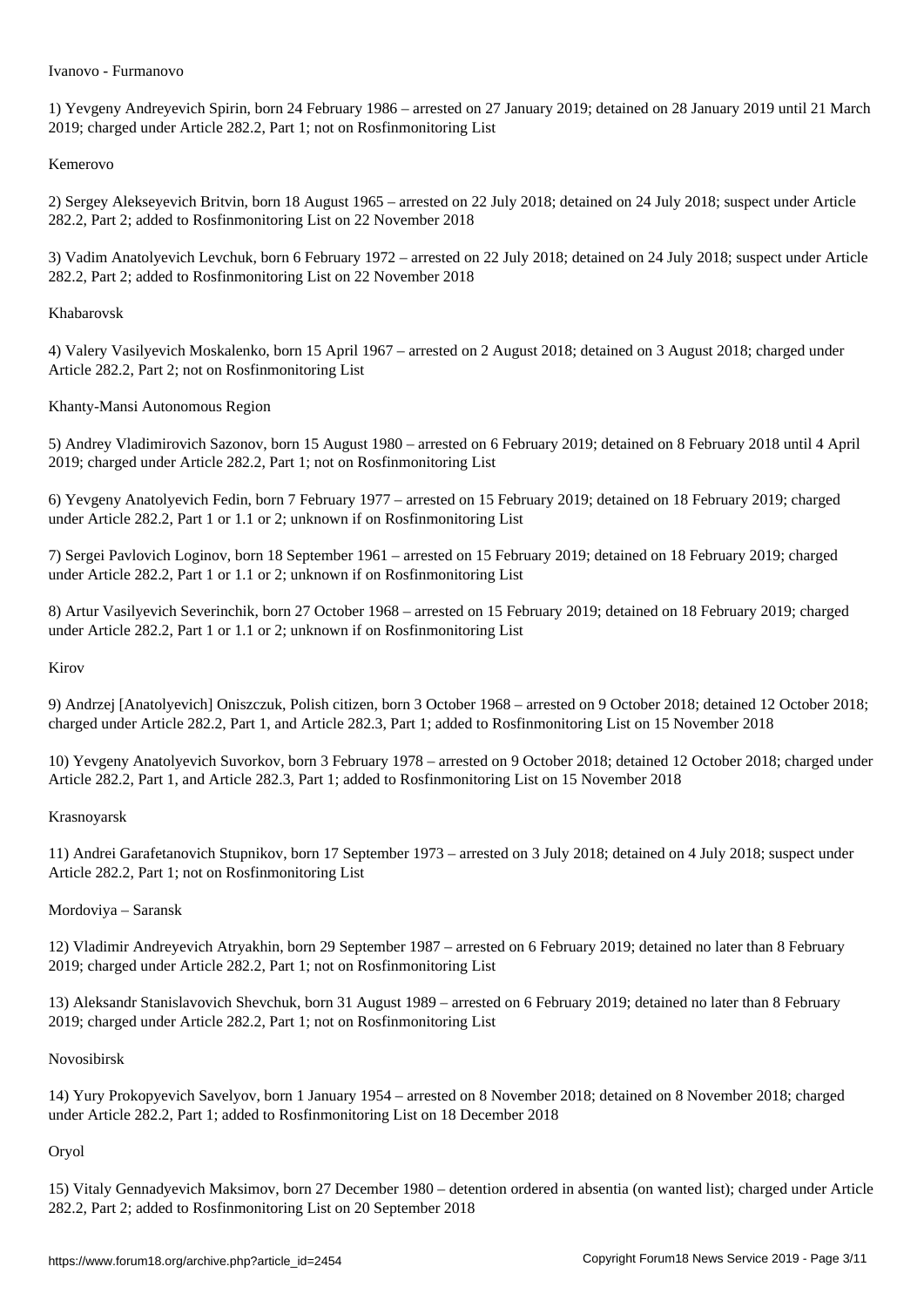16) Dmitry Andreyevich Prikhodko, born 17 March 1986 – detention ordered in absentia (on wanted list); charged under Article 282.2, Part 2; added to Rosfinmonitoring List on 20 September 2018

Primorye – Vladivostok

17) Dmitry Viktorovich Barmakin, born 30 May 1974 – arrested in Nakhodka on 28 July 2018; detained on 30 July 2018; charged under Article 282.2, Part 1; added to Rosfinmonitoring List on 14 February 2019

Saratov

18) Konstantin Viktorovich Bazhenov, born 10 May 1975 – arrested on 12 June 2018; detained on 14 June 2018; charged under Article 282.2, Part 1; not on Rosfinmonitoring List

19) Aleksey Vladimirovich Budenchuk, born 27 July 1982 – arrested on 12 June 2018; detained on 14 June 2018; charged under Article 282.2, Part 1; not on Rosfinmonitoring List

20) Feliks Khasanovich Makhammadiyev, born 14 December 1984 – arrested on 12 June 2018; detained on 14 June 2018; charged under Article 282.2, Part 1; not on Rosfinmonitoring List

Smolensk

21) Natalya Igoryevna Sorokina, born 12 March 1975 – arrested in Sychyovka on 7 October 2018; detained on 9 October 2018; charged under Article 282.2, Part 2; not on Rosfinmonitoring List

22) Mariya Vladimirovna Troshina, born 13 February 1977 – arrested in Sychyovka on 7 October 2018; detained on 9 October 2018; charged under Article 282.2, Part 2; not on Rosfinmonitoring List

Stavropol - Neftekumsk

23) Aleksandr Andreyevich Akopov, born 4 November 1992 – arrested on 9 December 2018; detained on 12 December 2018; charged under Article 282.2, Part 1; not on Rosfinmonitoring List

24) Konstantin Valeryevich Samsonov, born 8 April 1977 – arrested on 9 December 2018; detained on 12 December 2018; charged under Article 282.2, Part 1; not on Rosfinmonitoring List

25) Shamil Shapiyevich Sultanov, born 16 March 1977 – arrested on 9 December 2018; detained on 12 December 2018; charged under Article 282.2, Part 1; not on Rosfinmonitoring List

Tomsk

26) Sergey Gennadyevich Klimov, born 26 March 1970 – arrested on 3 June 2018; detained on 5 June 2018; charged under Article 282.2, Part 1; not on Rosfinmonitoring List

==================================================

- House Arrest

Bashkortostan – Ufa

1) Anatoly Sergeyevich Vilitkevich, born 15 September 1986 – arrested on 10 April 2018; detained on 12 April 2018; released on appeal on 21 June 2018 and placed under house arrest; charged under Article 282.2, Part 2; added to Rosfinmonitoring List on 7 July 2018

Bashkortostan – Dyurtyuli

2) Anton Nikolayevich Lemeshev, born 19 February 1987 – arrested on 18 October 2018; detained on 20? October 2018; put under house arrest on 31 October 2018; charged under Article 282.2, Part 1; not on Rosfinmonitoring List

Kemerovo – Berezyovsky

3) Khasan Abduvaitovich Kogut, born 7 May 1983 – arrested on 6 February 2019 on being summoned to FSB office; detained for 48 hours then put under house arrest on 8 February 2019; charged under unknown Article; not on Rosfinmonitoring List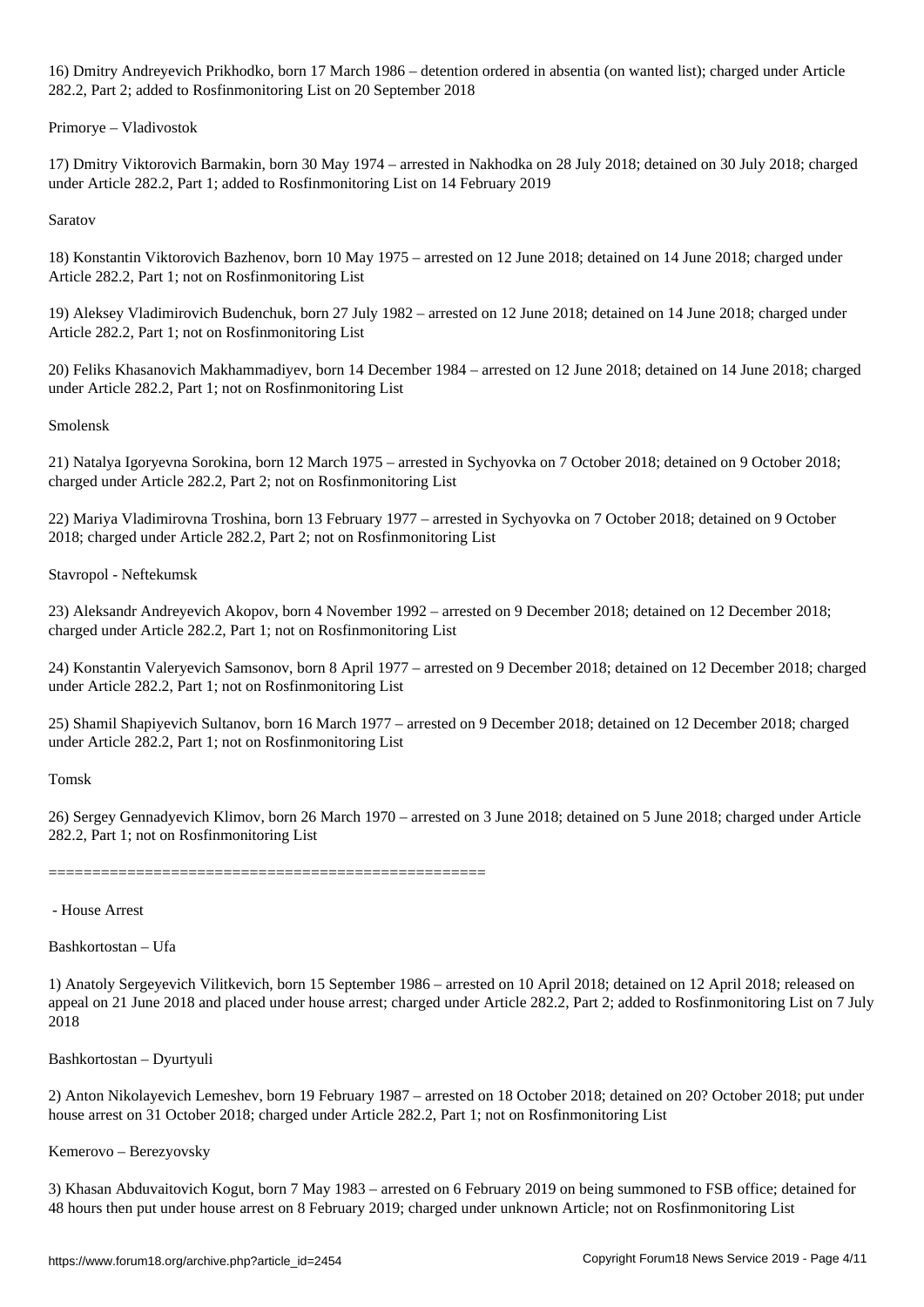4) Vladimir Aleksandrovich Korobeynikov, born 14 December 1952 – arrested on 9 October 2018; detained on 12 October 2018; put under house arrest on 1 February 2019; charged under Article 282.2, Part 1, and Article 282.3, Part 1; added to Rosfinmonitoring List on 15 November 2018

5) Maksim Valeryevich Khalturin, born 3 September 1974 – arrested on 9 October 2018; detained on 12 October 2018; put under house arrest on 1 February 2019; charged under Article 282.2, Part 1, and Article 282.3, Part 1; added to Rosfinmonitoring List on 15 November 2018

6) Andrei Sergeyevich Suvorkov, 26 February 1993 – arrested on 9 October 2018; detained on 12 October 2018; put under house arrest on 1 February 2019; charged under Article 282.2, Part 1, and Article 282.3, Part 1; added to Rosfinmonitoring List on 15 November 2018

# Khabarovsk

7) Stanislav Viktorovich Kim, born 5 July 1968 – arrested on 10 November 2018; detained on 12 November 2018; placed under house arrest on 30 January 2019; charged under Article 282.2, Part 1; not on Rosfinmonitoring List

8) Vitaly Vyacheslavovich Zhuk, born 8 April 1972 – arrested 10 November 2018; detained 12 November 2018; placed under house arrest on 14 January 2019; charged under Article 282.2, Part 1; not on Rosfinmonitoring List

9) Nikolai Yuryevich Polevodov, born 10 February 1970 – arrested on 10 November 2018; detained on 12 November 2018; placed under house arrest on 14 January 2019; charged under Article 282.2, Part 1; not on Rosfinmonitoring List

#### Magadan

10) Konstantin Nikolayevich Petrov, born 9 August 1986 – arrested on 30 May 2018; detained on 1 June 2018; released from detention on appeal on 3 August 2018and placed under house arrest; suspect under Article 282.2, Part 1; added to Rosfinmonitoring List on 28 December 2018

11) Ivan Grigoryevich Puyda, born 5 November 1978 – arrested in Khabarovsk on 30 May 2018; detained in Magadan on 1 June 2018; put under house arrest on 5 October 2018; charged under Article 282.2, Part 1; added to Rosfinmonitoring List on 28 December 2018

12) Sergey Liviyevich Yerkin, born 23 June 1953 – arrested on 30 May 2018; detained on 1 June 2018; put under house arrest on 5 October 2018; suspect under Article 282.2, Part 1; added to Rosfinmonitoring List on 28 December 2018

13) Yevgeny Anatolyevich Zyablov, born 9 March 1977 – arrested on 30 May 2018; detained on 1 June 2018; put under house arrest on 5 October 2018; suspect under Article 282.2, Part 1; added to Rosfinmonitoring List on 28 December 2018

# Omsk

14) Anastasiya Andreyevna Polyakova, born 25 May 1984 – arrested on 4 July 2018; detained on 6 July 2018; put under house arrest on 4 December 2018; charged under Article 282.2, Part 2; added to Rosfinmonitoring List on 15 August 2018

15) Sergei Valeryevich Polyakov, 28 April 1972 – arrested on 4 July 2018; detained on 6 July 2018; put under house arrest on 4 December 2018; charged under Article 282.2, Part 2; added to Rosfinmonitoring List on 15 August 2018

#### Penza

16) Vladimir Aleksandrovich Kulyasov, born 17 April 1974 – arrested on 15 July 2018 and detained for 48 hours; put under house arrest on 17 July 2018; charged under Article 282.2, Part 2; added to Rosfinmonitoring List on 6 September 2018

17) Andrei Aleksandrovich Magliv, born 20 June 1984 – arrested on 15 July 2018 and detained for 48 hours; put under house arrest on 17 July 2018; charged under Article 282.2, Part 2; added to Rosfinmonitoring List on 6 September 2018

18) Denis Vladimirovich Timoshin, born 23 March 1980 – arrested on 15 July 2018 and detained for 48 hours; put under house arrest on 17 July 2018; charged under Article 282.2, Part 2; added to Rosfinmonitoring List on 6 September 2018

19) Vladimir Aleksandrovich Alushkin, born 30 June 1964 – arrested on 15 July 2018; detained on 17 July 2018; put under house arrest on 14 January 2019; charged under Article 282.2, Part 1; added to Rosfinmonitoring List on 6 September 2018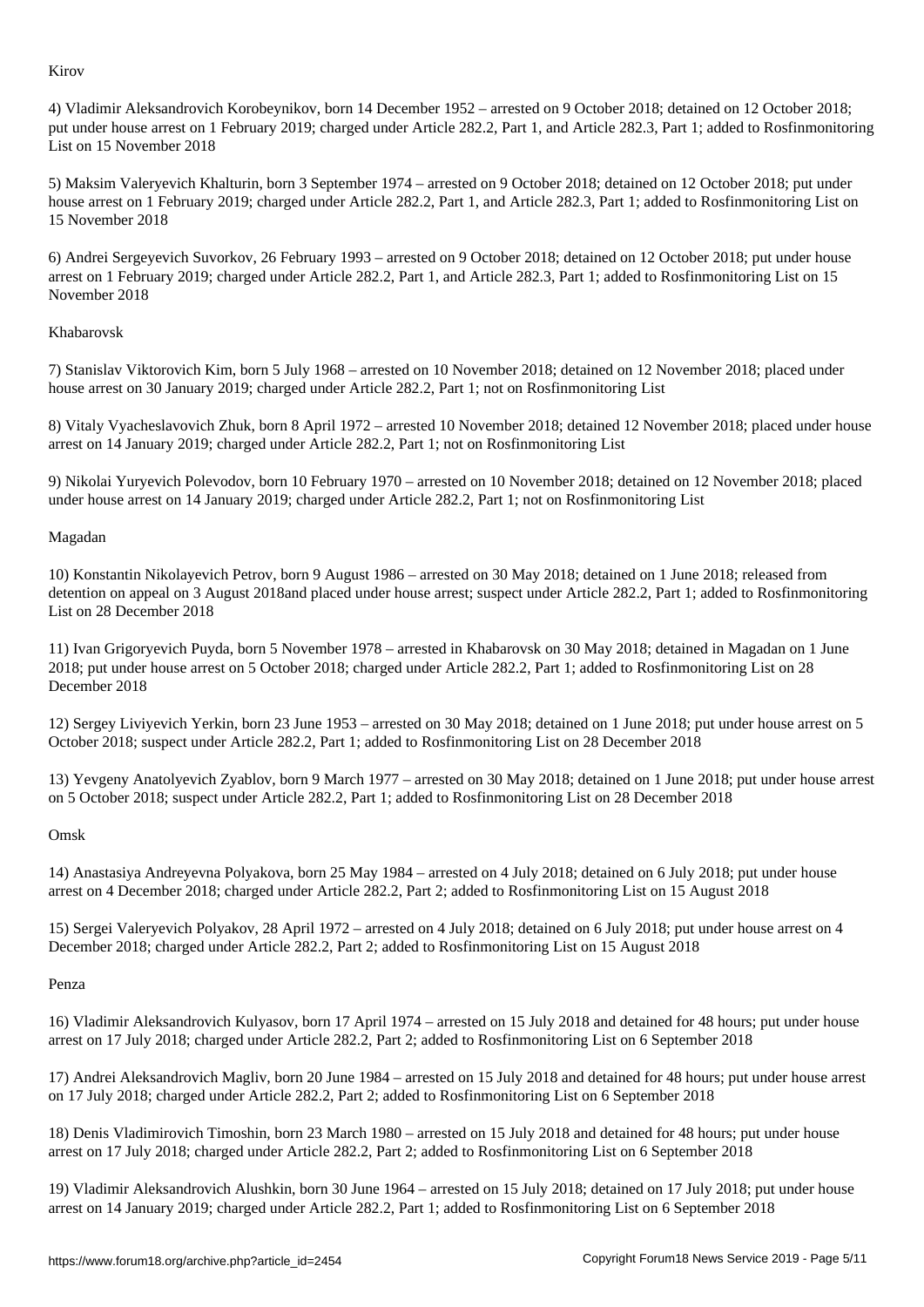Primorye – Spassk-Dalny

20) Dmitry Yuryevich Malevany, born 24 April 1990 – arrested 25 November 2018 and detained for 48 hours; put under house arrest on 27 November 2018; charged under Article 282.2, Part 1; added to Rosfinmonitoring List on 14 February 2019

21) Olga Alekseyevna Opaleva, born 22 April 1952 – arrested 25 November 2018 and detained for 48 hours; put under house arrest on 27 November 2018; suspect under Article 282.2, Part 1; added to Rosfinmonitoring List on 14 February 2019

22) Olga Aleksandrovna Panyuta, born 11 June 1959 – arrested 25 November 2018 and detained for 48 hours; put under house arrest on 27 November 2018; charged under Article 282.2, Part 1.1; added to Rosfinmonitoring List on 14 February 2019

23) Aleksei Borisovich Trofimov, born 23 April 1959 – arrested 25 November 2018 and detained for 48 hours; put under house arrest on 27 November 2018; suspect under Article 282.2, Part 1; added to Rosfinmonitoring List on 14 February 2019

Primorye – Vladivostok

24) Valentin Pavlovich Osadchuk, born 15 March 1976 – arrested on 19 April 2018; detained on 23 April 2018; put under house arrest on 18 January 2019; charged under Article 282.2, Part 2; not on Rosfinmonitoring List

Tatarstan – Naberezhniye Chelny

25) Ilkham Shamilyevich Karimov, born 9 February 1981 – arrested on 27 May 2018; detained on 29 May 2018; put under house arrest on 2? November 2018; charged under Article 282.2, Part 1; not on Rosfinmonitoring List

26) Konstantin Viktorovich Matrashov, born 22 August 1988 arrested on 27 May 2018; detained on 29 May 2018; put under house arrest on 14 November 2018; charged under Article 282.2, Parts 1, 1.1, and 2; not on Rosfinmonitoring List

27) Vladimir Nikolayevich Myakushin, born 6 November 1987 – arrested on 27 May 2018; detained on 29 May 2018; put under house arrest on 13 November 2018; charged under Article 282.2, Parts 1, 1.1, and 2; not on Rosfinmonitoring List

28) Aydar Maratovich Yulmetyev, born August 1993 – arrested on 29 May 2018; detained on 31 May 2018; put under house arrest on 13 November 2018; charged under Article 282.2, Parts 1, 1.1, and 2; not on Rosfinmonitoring List

==================================================

- Travel Restrictions

Amur – Blagoveshchensk

1) Dmitry Mikhailovich Golik, born 26 March 1987 – arrested on 20 July 2018; unknown if detained for 48 hours or when placed under travel restrictions; charged under Article 282.2, Part 2; added to Rosfinmonitoring List on 30 August 2018

2) Aleksei Aleksandrovich Berchuk, born 17 November 1975 – arrested on 21 January 2019 and detained temporarily, then placed under travel restrictions on 22 January 2019; charged under Article 282.2, Part 1; added to Rosfinmonitoring List on 30 August 2018

Ivanovo – Shuya

3) Aleksey Albertovich Arkhipov, born 13 July 1960 – arrested no earlier than 22 June 2018 and put under travel restrictions; charged under Article 282.2, Part 2; not on Rosfinmonitoring List

4) Yelena Valentinovna Mikhailova, born 9 August 1983 – arrested 29 May 2018 but not detained; put under travel restrictions on 22 June 2018; charged under Article 282.2, Part 2 and Article 282.3 Part 1; not on Rosfinmonitoring List

5) Svetlana Anatolyevna Ryzhkova, born 22 June 1953 – arrested on 26 June 2018, unknown if detained; put under travel restrictions 27 June 2018; charged under Article 282.2, Part 2 and Article 282.3 Part 1; not on Rosfinmonitoring List

6) Svetlana Yuryevna Shishina, born 16 November 1975– arrested 29 May 2018 but not detained; put under travel restrictions on 22 June 2018; charged under Article 282.2, Part 2 and Article 282.3 Part 1; not on Rosfinmonitoring List

7) Dmitry Vasilyevich Mikhailov, born 25 October 1977 – arrested on 19 April 2018; detained on 29 May 2018; released under travel restrictions on 15 November 2018; charged under Article 282.2, Part 2 and Article 282.3 Part 1; not on Rosfinmonitoring List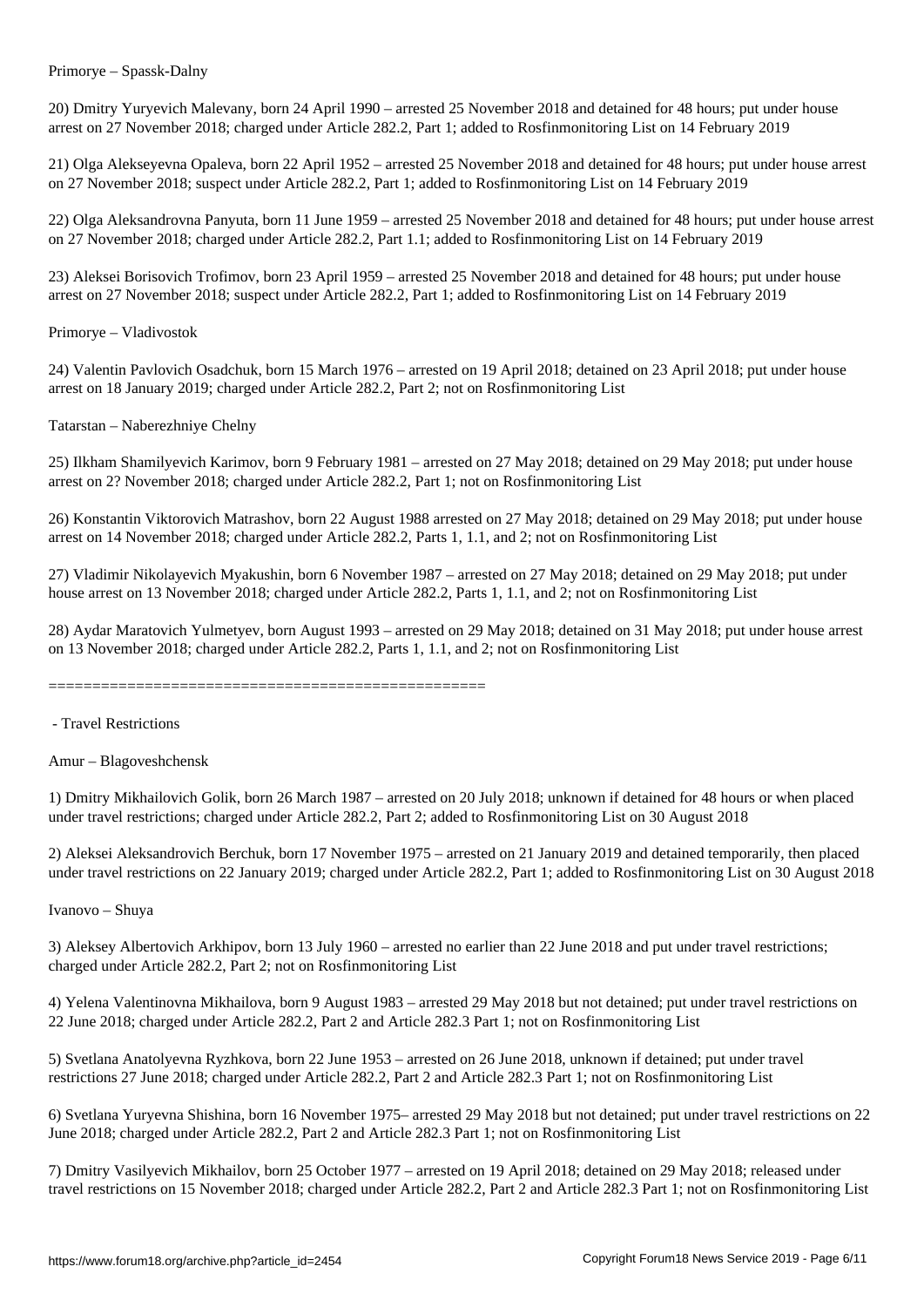8) Alam Abdulaziz ogly Aliyev, born 14 January 1963 – arrested on 17 May 2018; detained on 18 May 2018; released on appeal on 25 May 2018 and placed under travel restrictions; charged under Article 282.2, Part 1; added to Rosfinmonitoring List between 17 May and 13 June 2018

9) Valery Sergeyevich Kriger, born 11 January 1968 – arrested no later than 29 June 2018 and put under travel restrictions; charged under Article 282.2, Part 1, and Article 282.3, Part 1; added to Rosfinmonitoring List on 11 February 2019

Kamchatka – Petropavlovsk-Kamchatsky

10) Sergei Mikhailovich Ledenyov, born 23 July 1974 – arrested 2 December 2018 and put under travel restrictions; suspect under Article 282.2, Part 1; not on Rosfinmonitoring List

Kamchatka – Yelizovo

11) Konstantin Aleksandrovich Bazhenov, born 24 July 1977 – arrested on 19 August 2018; detained on 21 August 2018; released on appeal on 29 August 2018 and placed under travel restrictions; charged under Article 282.2, Part 1; added to Rosfinmonitoring List on 11 October

12) Snezhana Yevgenyevna Bazhenova, born 20 December 1977 – arrested on 19 August 2018 and detained for 48 hours; put under travel restrictions on 21 August 2018; charged under Article 282.2, Part 1; added to Rosfinmonitoring List on 11 October 2018

13) Vera Ivanovna Zolotova, born 20 October 1946 – arrested on 19 August 2018 and detained for 48 hours; put under travel restrictions on 21 August 2018; charged under Article 282.2, Part 1; added to Rosfinmonitoring List on 11 October 2018

#### Khabarovsk

14) Tatyana Valentinovna Zhuk, born 13 March 1973 – arrested on 10 November 2018 and put under travel restrictions; suspect under Article 282.2, Part 2; not on Rosfinmonitoring List

15) Maya Pavlovna Karpushkina, born 19 March 1949 – arrested on 10 November 2018 and put under travel restrictions; suspect under Article 282.2, Part 2; not on Rosfinmonitoring List

16) Svetlana Grigoryevna Sedova, born 8 June 1969 – arrested on 10 November and put under travel restrictions; suspect under Article 282.2, Part 2; not on Rosfinmonitoring List

#### Kostroma

17) Sergey Alekseyevich Rayman, born 5 October 1996 – arrested on 25 July 2018; detained on 26 July 2018; placed under house arrest on 21 September 2018; placed under specific restrictions on 24 October 2018; put under travel restrictions on 22 January 2019; charged under Article 282.2, Part 1; not on Rosfinmonitoring List

18) Valeriya Aleksandrovna Rayman, born 21 May 1993 – arrested on 25 July 2018 and detained for 48 hours; released on 27 July 2018 and put under specific restrictions; put under travel restrictions on 22 January 2019; charged under Article 282.2, Part 2; not on Rosfinmonitoring List

# Murmansk - Polyarny

19) Roman Nikolayevich Markin, born 18 March 1974 – arrested on 18 April 2018; detained no later than 20 April 2018; put under house arrest on 10 October; released under travel restrictions on 7 February 2019; charged under Article 282.2, Part 1; not on Rosfinmonitoring List

20) Viktor Fyodorovich Trofimov, born 26 March 1957 – arrested on 18 April 2018; detained no later than 20 April 2018; put under house arrest on 10 October; released under travel restrictions on 7 February 2019; charged under Article 282.2, Part 1; not on Rosfinmonitoring List

# **Orenburg**

21) Pavel Aleksandrovich Lekontsev, born 5 July 1981 – arrested 16 May 2018 but not detained; put under travel restrictions on 16 May 2018; charged under Article 282.2, Part 2; not on Rosfinmonitoring List

22) Sergey Viktorovich Logunov, born 28 November 1962 – arrested 16 May 2018 but not detained; put under travel restrictions on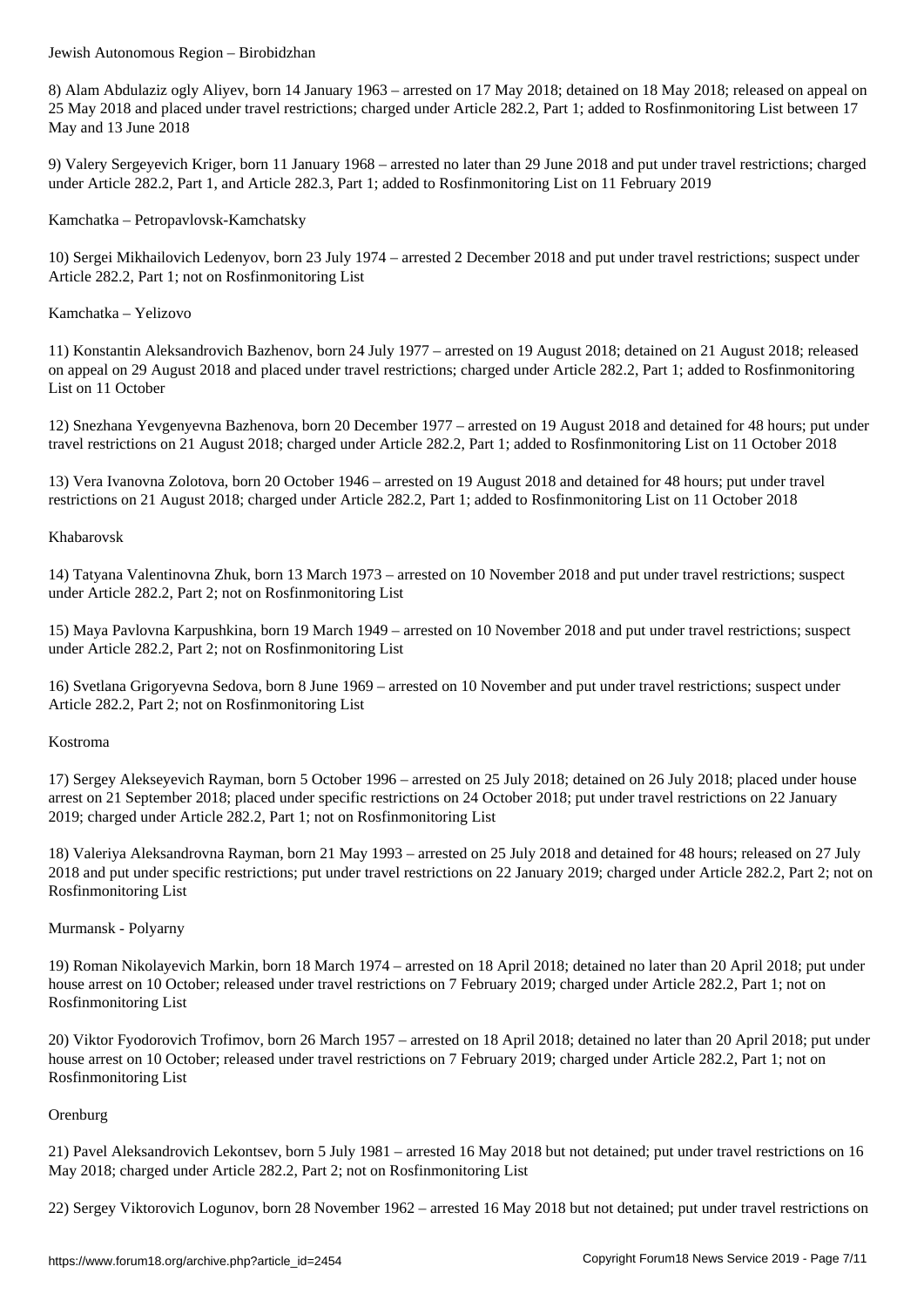23) Aleksey Nikolayevich Matveyev, born 23 April 1983 – arrested 16 May 2018 but not detained; put under travel restrictions on 16 May 2018; charged under Article 282.2, Part 2; not on Rosfinmonitoring List

24) Olga Timofeyevna Sandu, born 31 March 1984 – arrested 16 May 2018 but not detained; put under travel restrictions on 16 May 2018 but has since left Russia; charged under Article 282.2, Part 2; not on Rosfinmonitoring List

25) Fail Samigullovich Shangareyev, born 16 December 1960 – arrested 16 May 2018 but not detained; put under travel restrictions on 16 May 2018 but has since left Russia (on wanted list); charged under Article 282.2, Part 2; not on Rosfinmonitoring List

26) Nikolay Nikolayevich Zhugin, born 14 February 1976 – arrested 16 May 2018 but not detained; put under travel restrictions on 16 May 2018; charged under Article 282.2, Part 2; not on Rosfinmonitoring List

Perm

27) Viktor Aleksandrovich Kuchkov, born 28 June 1967 – arrested on 17 September 2018 and detained for 48 hours; put under house arrest on 20 September 2018; put under travel restrictions on 27 December 2018; not on Rosfinmonitoring List

28) Igor Valeryevich Turik, born 25 June 1968 – arrested on 17 September 2018 and detained for 48 hours; put under house arrest on 20 September 2018; put under travel restrictions on 27 December 2018; not on Rosfinmonitoring List

Vladivostok, Primorye

29) Nailya Sunatovna Kogay, born 5 October 1951 – arrested on 19 April 2018; put under travel restrictions on 19 April; charged under Article 282.2, Part 2; not on Rosfinmonitoring List

30) Lyubov Aleksandrovna Galaktionova, born 14 July 1942 – arrested on 19 April 2018; put under travel restrictions on 19 April; charged under Article 282.2, Part 2; not on Rosfinmonitoring List

31) Nina Ivanovna Purge, born 19 June 1940 – arrested on 19 April 2018; put under travel restrictions on 19 April; charged under Article 282.2, Part 2; not on Rosfinmonitoring List

32) Raisa Mikhailovna Usanova, born 28 September 1947 – arrested on 19 April 2018; put under travel restrictions on 19 April; charged under Article 282.2, Part 2; not on Rosfinmonitoring List

33) Yelena Viktorovna Zayshchuk, born 25 August 1934 – arrested on 19 April 2018; put under travel restrictions on 19 April; charged under Article 282.2, Part 2; not on Rosfinmonitoring List

34) Nadezhda Anatolyevna Anoykina, born 11 January 1958 – under travel restrictions; charged under Article 282.2, Part 2; not on Rosfinmonitoring List

Sakha-Yakutiya – Lensk

35) Igor Nikolayevich Ivashin, born 16 April 1976 – arrested on 30 June or 1 July; put under travel restrictions on 2 July; suspect under Article 282.2, Part 1; not on Rosfinmonitoring List

#### Saratov

36) Gennady Vasilyevich German, born 12 June 1969 – arrested on 12 June 2018 but not detained beyond 48 hours; put under travel restrictions on 14 June 2018; suspect under Article 282.2, Part 1; not on Rosfinmonitoring List

37) Roman Aleksandrovich Gridasov, born 16 September 1978 – arrested on 12 June 2018 but not detained beyond 48 hours; put under travel restrictions on 14 June 2018; suspect under Article 282.2, Part 1; not on Rosfinmonitoring List

38) Aleksey Petrovich Miretsky, born 14 December 1975 – arrested on 12 June 2018 but not detained beyond 48 hours; put under travel restrictions on 14 June 2018; suspect under Article 282.2, Part 1; not on Rosfinmonitoring List

Sverdlovsk – Karpinsk

39) Venera Nikolayevna Dulova, born 3 January 1961 – arrested no earlier than 1 August 2018 and placed under travel restrictions; suspect under Article 282.2, Part 2; not on Rosfinmonitoring List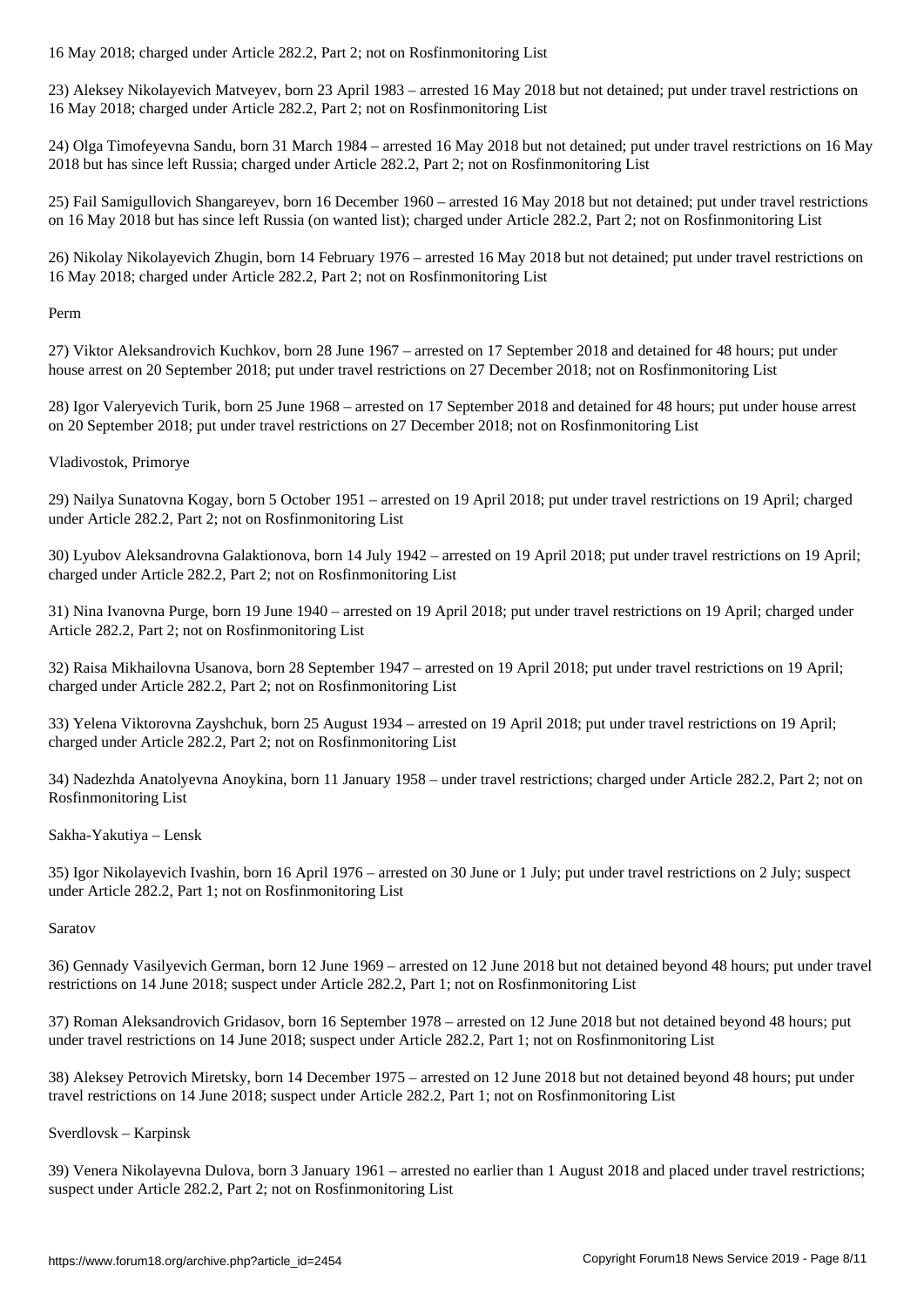restrictions; suspect under Article 282.2, Part 2; not on Rosfinmonitoring List

#### Tatarstan – Naberezhnyye Chelny

41) Zinaida Viktorovna Soldatova, born 2 April 1967 – arrested on 27 March 2018 but not detained; put under travel restrictions on 12 June 2018; suspect under Article 282.2, Parts 1, 1.1, and 2; not on Rosfinmonitoring List

42) Valentina Ivanovna Stepkina, born 18 January 1951 – arrested on 27 March 2018 but not detained; put under travel restrictions on 6 June 2018; suspect under Article 282.2, Parts 1, 1.1, and 2; not on Rosfinmonitoring List

==================================================

- Specific Restrictions

**Orenburg** 

1) Aleksandr Gennadyevich Suvorov, born 20 April 1980 – arrested on 16 May 2018; detained on 19 May 2018; placed under house arrest on 3 August 2018; put under specific restrictions on 14 October 2018 – not allowed to go out at night, send or receive post, or use other means of communication; charged under Article 282.2, Part 1; not on Rosfinmonitoring List

2) Vladimir Yuryevich Kochnev, born 15 October 1979 – arrested on 16 May 2018; detained on 19 May 2018; placed under house arrest on 3 August 2018; put under specific restrictions on 14 October 2018 – not allowed to go out at night, send or receive post, or use other means of communication; charged under Article 282.2, Part 1; not on Rosfinmonitoring List

3) Vladislav Sergeyevich Kolbanov, born 27 November 1992 – arrested on 16 May 2018; put under house arrest on 19 May 2018; put under specific restrictions on 14 October 2018 – not allowed to go out at night, send or receive post, or use other means of communication; charged under Article 282.3 Part 1; not on Rosfinmonitoring List

Perm

4) Aleksandr Vasilyevich Solovyov, born 13 February 1970 – arrested on 22 May 2018; put under house arrest on 24 May 2018; put under specific restrictions on 19 November 2018 – not allowed to use the phone, internet, or postal service, or speal with other parties in the case; charged under Article 282.2, Part 2; not on Rosfinmonitoring List

==================================================

- Obligation to present oneself (obyazatelstvo o yavke)

Pskov

1) Gennady Valerianovich Shpakovsky, born 6 October 1958 – arrested on 3 June 2018; put under travel restrictions on unknown date; suspect under Article 282.2, Part 1; added to Rosfinmonitoring List on 6 July 2018

==================================================

- No known restrictions

Belgorod

1) Sergey Aleksandrovich Voykov, born 28 August 1975 – arrested on 7 February 2018; released under travel restrictions on 10 February 2018, which later lapsed; suspect under Article 282.2, Part 2; not on Rosfinmonitoring List

2) Anatoly Aleksandrovich Shalyapin, born 21 January 1994 – arrested on 7 February 2018; released under travel restrictions on 10 February 2018, which later lapsed; suspect under Article 282.2, Part 1; not on Rosfinmonitoring List

Kamchatka – Vilyuchinsk

3) Yelena Vyacheslavovna Popova, born 10 September 1963 – arrested on 30 July 2018 and detained for 48 hours, extended to 72 hours; placed under house arrest on 3 August 2018; released from house arrest on appeal on 10 August 2018; suspect under Article 282.2, Part 1 and Article 282.2, Part 1.1; added to Rosfinmonitoring List on 11 October 2018

4) Mikhail Yuryevich Popov, born 25 May 1962 – arrested on 30 July 2018; detained on 1 August 2018; released on appeal on 9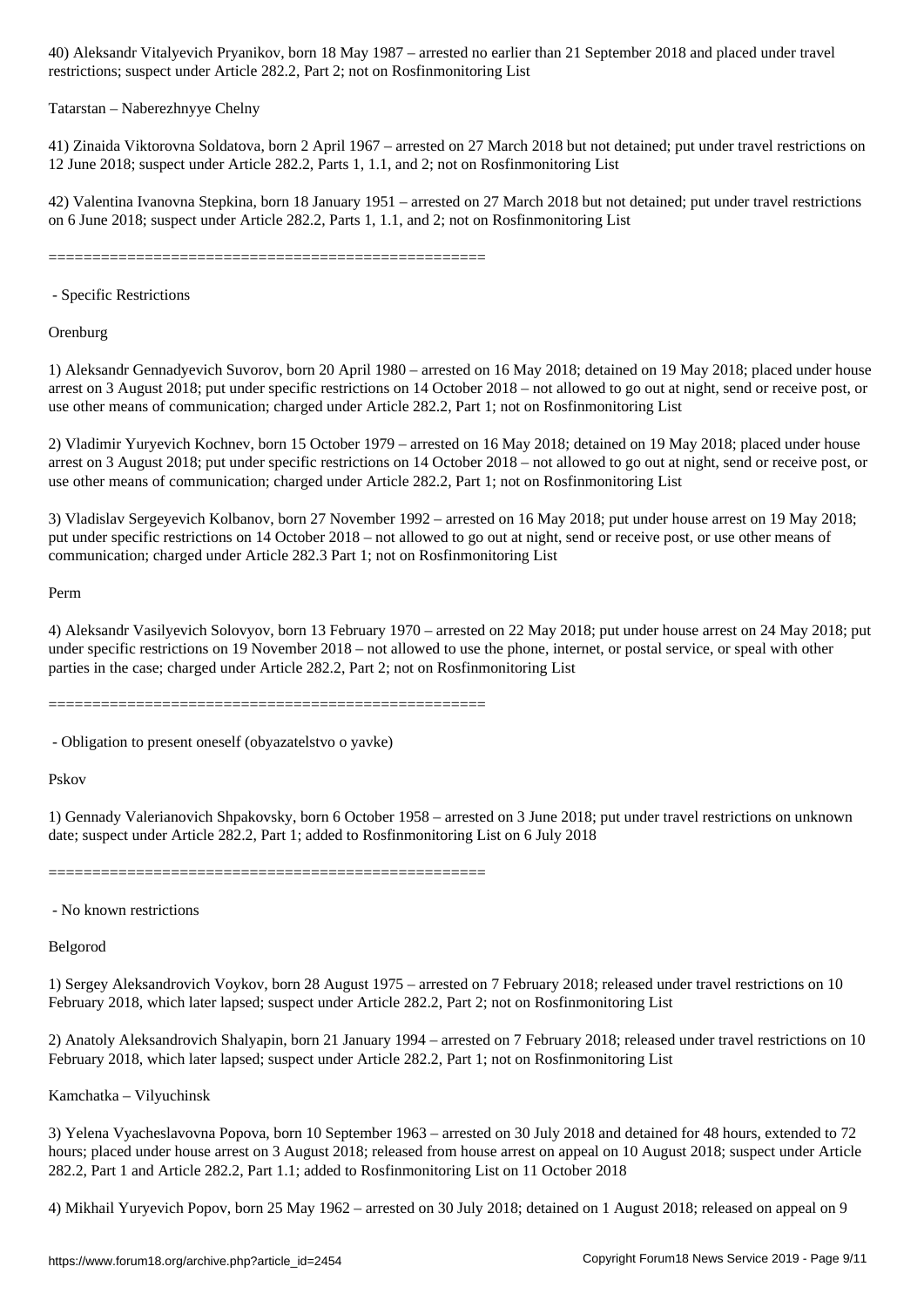Khabarovsk

5) Yevgeniya Nikolayevna Slobodenyuk, born 24 June 1973 – on wanted list; suspect under Article 282.2, Part 1.1; not on Rosfinmonitoring List

6) Vitaly Ivanovich Slobodenyuk, born 6 May 1973 – on wanted list; suspect under Article 282.2, Part 1.1; not on Rosfinmonitoring List

Perm

7) Boris Ivanovich Burylov, born 8 April 1941 – arrested on 17 September 2018 but released after questioning; unknown whether suspect or charged under Article 282.2, Part 1; not on Rosfinmonitoring List

8) Yury Vladimirovich Vaag, born 21 August 1975 – unknown when arrested; unknown whether suspect or charged under Article 282.2, Part 2; not on Rosfinmonitoring List

9) Aleksandr Valeryevich Inozemtsev, born 13 July 1972 – unknown when arrested; unknown whether suspect or charged under Article 282.2, Part 2; not on Rosfinmonitoring List

10) Valery Grigoryevich Petrenko, born 2 March 1962 – unknown when arrested; unknown whether suspect or charged under Article 282.2, Part 2; not on Rosfinmonitoring List

11) Valery Arkadyevich Rubtsov, born 20 January 1972 – unknown when arrested; unknown whether suspect or charged under Article 282.2, Part 2; not on Rosfinmonitoring List

Primorye – Volno-Nadezhdinskoye

12) Grigory Gennadyevich Bubnov, born 4 September 1965 – unknown when arrested; suspect under Article 282.2, Part 1; not on Rosfinmonitoring List

Primorye – Spassk-Dalny

13) Sergei Vladimirovich Konyukhov, born 26 July 1983 – unknown when/if arrested; unknown whether charged or suspect under Article 282.2, Part 1; added to Rosfinmonitoring List on 14 February 2019

Sakhalin

14) Sergei Vladimirovich Kulakov, born 18 April 1961 – arrested on 20 January 2019; suspect under Article 282.2, Part 1; not on Rosfinmonitoring List

Stavropol – Neftekumsk

15) Aleksei Gennadyevich Shcherbich, born 27 April 1972 – unknown when arrested; unknown whether charged or suspect under Article 282.2, Part 1; not on Rosfinmonitoring List

(END)

Full reports on freedom of thought, conscience and belief in Russia (http://www.forum18.org/archive.php?query=&religion=all&country=10)

For more background see Forum 18's survey of the general state of freedom of religion and belief in Russia (http://www.forum18.org/archive.php?article\_id=2246), as well as Forum 18's survey of the dramatic decline in this freedom related to Russia's Extremism Law (http://www.forum18.org/archive.php?article\_id=2215).

A personal commentary by Alexander Verkhovsky, Director of the SOVA Center for Information and Analysis http://www.sova-center.ru, about the systemic problems of Russian anti-extremism legislation (http://www.forum18.org/archive.php?article\_id=1468)

Forum 18's compilation of Organisation for Security and Co-operation in Europe (OSCE) freedom of religion or belief commitments (http://www.forum18.org/archive.php?article\_id=1351)